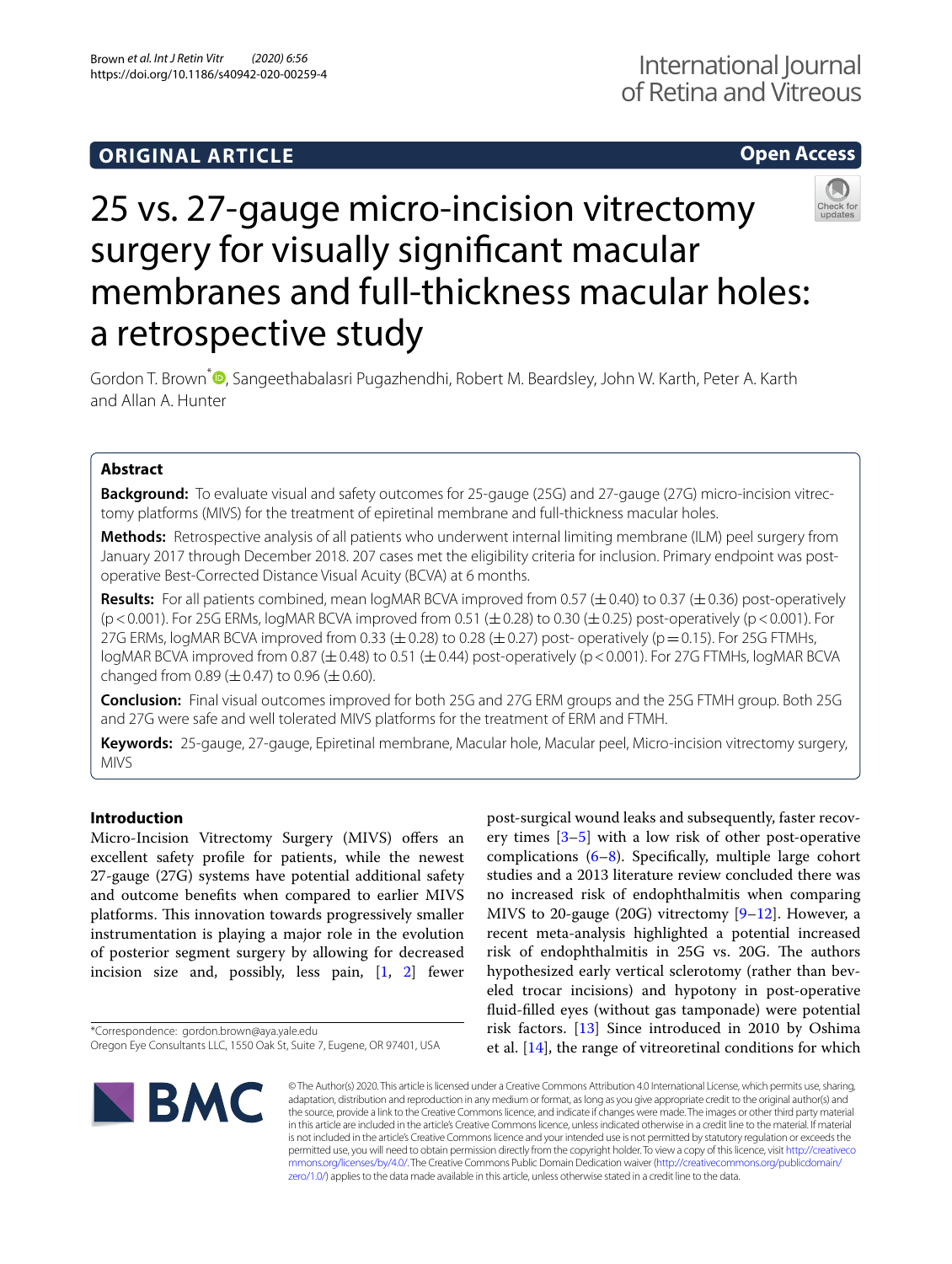27G instrumentation has been utilized is increasing, with many surgeons using 27G for macular epiretinal membrane (ERM) peels and full thickness macular holes (FTMH), as well as more complex cases such as proliferative vitreoretinopathy and retinal detachment repairs [\[15](#page-4-10), [16\]](#page-4-11).

Several prior studies have compared 27G with other MIVS systems for various indications and they generally suggest that key outcomes between 25-gauge (25G) and 27G are comparable [\[17](#page-4-12)[–21](#page-4-13)]. However, it is worth noting that most of these studies have relatively small sample sizes and the majority have been conducted in patient populations in Europe or East Asia. Currently, most vitreoretinal surgeons in the US are still primarily operating with the 25G system. Given the relatively recent integration of 27G into clinical practice in the United States, more large scale studies are required. The purpose of this study is to compare visual and safety outcomes for the 25G vs 27G MIVS platforms in the treatment of ERM and FTMH.

# **Methods**

This Institutional Review Board (IRB) approved single center retrospective study reviews surgical outcomes following 25G and 27G Pars Plana Vitrectomy (PPV) and Internal Limiting Membrane (ILM) peel surgeries for ERM and FTMH. The Oregon Eye Consultants, LLC database was searched using vitrectomy procedure codes for ERM (67041) and FTMH and ILM peel (both 67042). Charts of 379 patients who underwent surgery from January 2017 through December 2018 were reviewed. 207 cases met the eligibility criteria for inclusion (Table [1](#page-1-0)).

The primary endpoint was Best-Corrected Distance Visual Acuity (BCVA) after 6 months (mean follow-up=5.9 months). Secondary endpoints included intraocular pressure (IOP), post-operative complications (including need for repeat surgery), and Optical Coherence Tomography (OCT) for central foveal thickness (CFT) and macular volume (MV). Secondary efficiency measurements included surgical time.

Statistical analysis was performed with Microsoft Excel using t-tests or the Wilcoxon signed rank test when appropriate for dependent data, and a  $p$ -value of < 0.05 was considered statistically significant. This research adhered to the tenets of the Declaration of Helsinki and a waiver of informed consent was granted by the IRB.

# **Results**

The study included 207 eyes from 105 females and 96 males (mean age  $72.6 \pm 8.9$  $72.6 \pm 8.9$  $72.6 \pm 8.9$ ; range 24–98 years), Table 2. 88 eyes were phakic and 119 were pseudophakic preoperatively. Of the 207 surgeries, 150 were for ERM and 57 for FTMH; PAK performed 102 surgeries, JWK 43, RMB 44 and AAH 18, respectively. For the ERM group, 102 surgeries were with 25G and 48 with 27G. For the FTMH group, 47 surgeries were with 25G and 10 with 27G. At baseline, there were no statistically signifcant diferences in age, gender or pre-operative lens status between the 25G and 27G groups for ERM or FTMH. For the ERM cohort, there was a statistically signifcant diference in pre-operative BCVA between 25 and 27G groups (highlighted, Table [2](#page-2-0)). There were borderline but non-statistically signifcant diferences between IOP and CFT in the ERM 25G and 27G groups.

## <span id="page-1-0"></span>**Table 1 Eligibility criteria**

| <b>Inclusion</b>                                                        | <b>Exclusion</b>                                                                                                                                                                                                                                 |
|-------------------------------------------------------------------------|--------------------------------------------------------------------------------------------------------------------------------------------------------------------------------------------------------------------------------------------------|
| Visually significant Epiretinal Membrane or Macular Hole                | Ocular trauma in study eye                                                                                                                                                                                                                       |
| Pre-operative OCT of the operative eye                                  | History of amblyopia in study eye                                                                                                                                                                                                                |
| Post-operative OCT of the operative eye                                 | History of complicated cataract surgery in study eye                                                                                                                                                                                             |
| Pseudophakic or phakic patients                                         | History of PPV in study eye                                                                                                                                                                                                                      |
| Any surgical technique for ILM removal (forceps, loops, peel technique) | History of vitreous hemorrhage in study eye                                                                                                                                                                                                      |
| ILM stain with Brilliant Blue G or Indocyanine Green                    | History of ocular diseases (i.e. retinal vascular occlusion, high myopia, glau-<br>coma, neoplastic, or chronic inflammatory disorders)                                                                                                          |
| Both eyes of a patient can be enrolled in study                         | Patients with systemic diseases (i.e. uncontrolled HTN or DM) with ocular<br>evidence of complications (Diabetic Macular Edema, Non-Proliferative<br>Diabetic Retinopathy, Microaneurysms, Dot Blot Hemorrhages, Exudates,<br>Cotton Wool Spots) |
| Macular membrane peeling with contact lens with direct visualization    | History of cataract surgery in study eye within 3 months to pre-operative<br>assessment                                                                                                                                                          |
|                                                                         | History of YAG capsulotomy in study eye within 1 month of preoperative<br>assessment                                                                                                                                                             |

*DM* diabetes mellitus, *HTN* hypertension, *ILM* internal limiting membrane, *OCT* optical coherence tomography, *PPV* pars plana vitrectomy, *YAG* Yttrium–Aluminum Garnet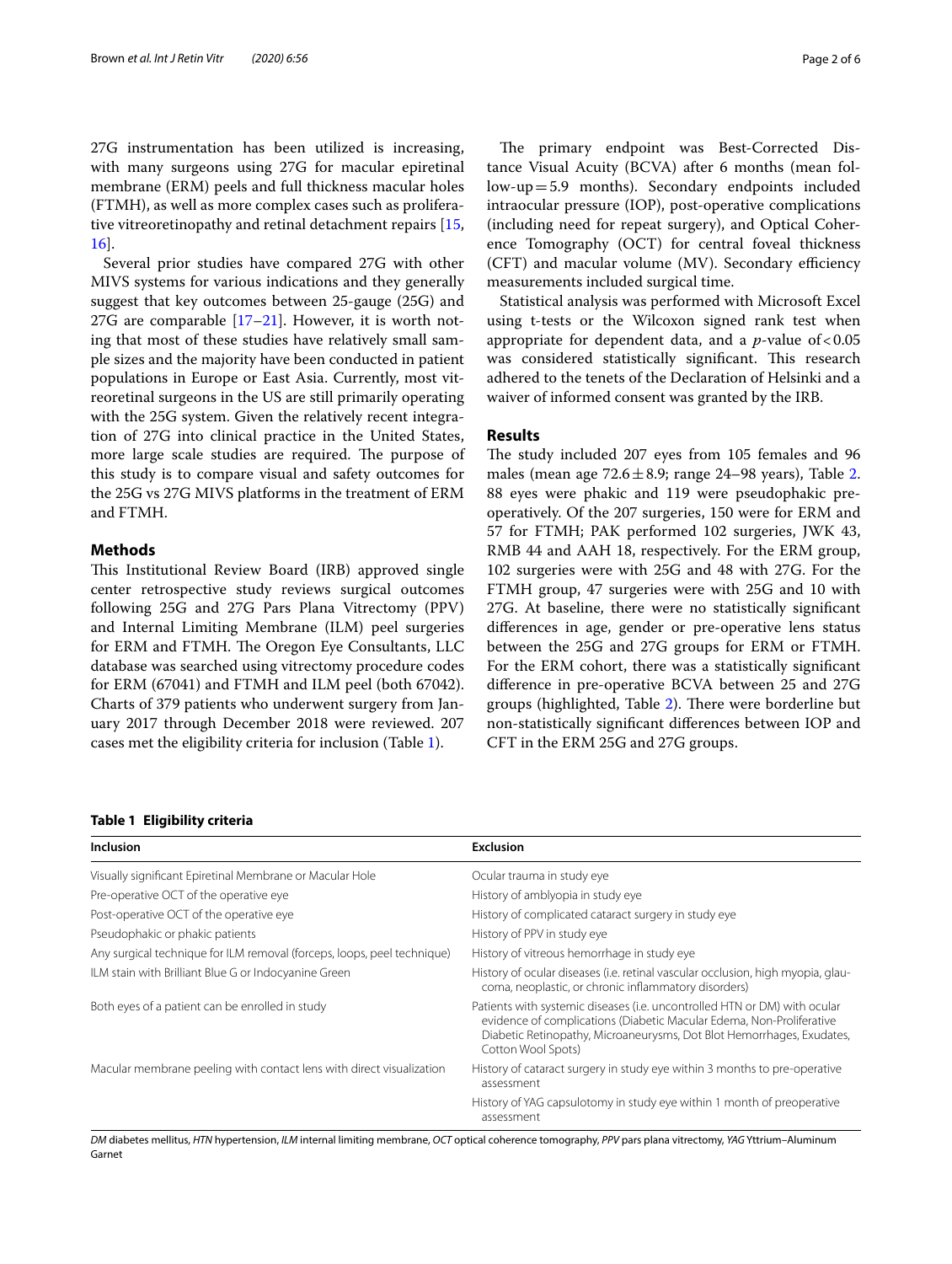|                                                       |                          | <b>ERM</b>       |                 |         | <b>FTMH</b>     |                 |         |
|-------------------------------------------------------|--------------------------|------------------|-----------------|---------|-----------------|-----------------|---------|
|                                                       | Overall<br>$(n=207)$     | 25G<br>$(n=102)$ | 27G<br>$(n=48)$ | p Value | 25G<br>$(n=47)$ | 27G<br>$(n=10)$ | p Value |
| Age <sup>†</sup>                                      | 72.6                     | 73.0             | 72.5            | 0.51    | 72.4            | 70.4            | 0.40    |
| Gender <sup>‡</sup>                                   |                          |                  |                 |         |                 |                 |         |
| Male                                                  | 98                       | 49               | 26              | 0.48    | 20              | 3               | 0.46    |
| Female                                                | 109                      | 53               | 22              |         | 27              | 7               |         |
| Lens Status $\frac{1}{4}$                             |                          |                  |                 |         |                 |                 |         |
| Phakic                                                | 88                       | 40               | 19              |         | 24              | 5               | 0.95    |
| Pseudophakic                                          | 119                      | 62               | 29              | 0.97    | 23              | 5               |         |
| Pre-Op logMAR BCVA All <sup>+</sup>                   | 0.57                     | 0.51             | 0.33            | < 0.001 | 0.87            | 0.89            | 0.83    |
| Phakic                                                |                          | 0.38             | 0.31            | 0.06    | 0.93            | 0.88            | 0.73    |
| Pseudophakic                                          |                          | 0.59             | 0.34            | < 0.001 | 0.81            | 0.90            | 0.43    |
| Pre-Op IOP $(mmHg)^{\dagger}$                         | 14.32                    | 14.12            | 15.32           | 0.07    | 13.83           | 13.9            | 0.86    |
| Pre-Op CFT $(\mu m)^{\dagger}$                        | $\sim$                   | 424.38           | 464.15          | 0.05    |                 | ۰               |         |
| Pre-Op Macular Volume (mm <sup>3</sup> ) <sup>†</sup> | $\overline{\phantom{a}}$ | 10.0             | 10.3            | 0.31    |                 |                 |         |

# <span id="page-2-0"></span>**Table 2 Baseline characteristics and mean pre-operative values**

*BCVA* best corrected visual acuity, *CFT* central foveal thickness, *ERM* epiretinal membrane, *FTMH* full thickness macular hole, *IOP* intraocular pressure, *25G* 25-gauge, *27G* 27-gauge

a Mann-Whitney U Test

**b** Chi Squared Test

For all patients combined, mean logMAR BCVA improved from 0.57 ( $\pm$  0.40) to 0.37 ( $\pm$  0.36) post-operatively  $(p < 0.001)$  (Table [3\)](#page-2-1). For 25G ERMs,  $logMAR$ BCVA improved from 0.51 ( $\pm$ 0.28) to 0.30 ( $\pm$ 0.25) post-operatively  $(p < 0.001)$ . For 27G ERMs, logMAR BCVA improved from 0.33 ( $\pm$ 0.28) to 0.28 ( $\pm$ 0.27) post-operatively ( $p=0.15$ ). For 25G FTMHs, logMAR BCVA improved from 0.87 ( $\pm$ 0.48) to 0.51 ( $\pm$ 0.44)

post-operatively (p < 0.001). For 27G FTMHs, logMAR BCVA changed from 0.89 ( $\pm$  0.47) to 0.96 ( $\pm$  0.60).

For 25G ERM phakic patients only, mean logMAR BCVA improved from 0.38  $(\pm 0.2)$  to 0.30  $(\pm 0.29)$  $(p=0.09)$ . For 27G ERM phakic patients only, mean log-MAR BCVA changed from 0.31 ( $\pm$ 0.3) to 0.34 ( $\pm$ 0.31). For 25G ERM pseudophakic patients, mean logMAR BCVA improved from 0.59  $(\pm 0.3)$  to 0.30  $(\pm 0.22)$ (p<0.001). For 27G ERM pseudophakic patients, mean

<span id="page-2-1"></span>**Table 3 Comparison of baseline data and post-operative outcomes (mean values) (statistically signifcant results highlighted in italics)**

|                                           | Overall ( $n = 207$ ) | <b>ERM</b>      |                | <b>FTMH</b>              |                          |  |
|-------------------------------------------|-----------------------|-----------------|----------------|--------------------------|--------------------------|--|
|                                           |                       | $25G (n = 102)$ | $27G (n = 48)$ | $25G(n=47)$              | $27G (n = 10)$           |  |
| Pre-Op logMAR BCVA All                    | 0.57                  | 0.51            | 0.33           | 0.87                     | 0.89                     |  |
| Phakic                                    |                       | 0.38            | 0.31           | 0.93                     | 0.88                     |  |
| Pseudophakic                              |                       | 0.59            | 0.34           | 0.81                     | 0.90                     |  |
| Post-Op logMAR BCVA All                   | 0.37                  | 0.30            | 0.28           | 0.51                     | 0.96                     |  |
| Phakic                                    |                       | 0.30            | 0.34           | 0.69                     | 1.00                     |  |
| Pseudophakic                              |                       | 0.30            | 0.24           | 0.33                     | 0.91                     |  |
| Pre-Op IOP (mmHg)                         | 14.32                 | 14.12           | 15.45          | 13.83                    | 13.9                     |  |
| Post-Op IOP                               | 14.59                 | 14.62           | 16.42          | 13.38                    | 16                       |  |
| Pre-Op CFT (µm)                           |                       | 424.38          | 464.15         | $\equiv$                 | $\overline{\phantom{0}}$ |  |
| Post-Op CFT (um)                          |                       | 358.58          | 394.37         |                          |                          |  |
| Pre-Op macular volume (mm <sup>3</sup> )  | -                     | 10.0            | 10.3           | $\overline{\phantom{m}}$ | $\overline{\phantom{0}}$ |  |
| Post-Op macular volume (mm <sup>3</sup> ) | -                     | 8.86            | 9.08           |                          | -                        |  |
| Surgical time-all data (mins)             | 27                    | 26              | 22.1           | 32.5                     | 36.7                     |  |
| Surgical time-modified (mins)             | 27                    | 26              | 22.1           | 32.5                     | 29.2                     |  |

*BCVA* best corrected visual acuity, *CFT* central foveal thickness, *ERM* epiretinal membrane, *FTMH* full thickness macular hole, *IOP* intraocular pressure, *25G* 25-gauge, *27G* 27-gauge, *Surgical Time-Modifed* removed outlier of FTMH 27G data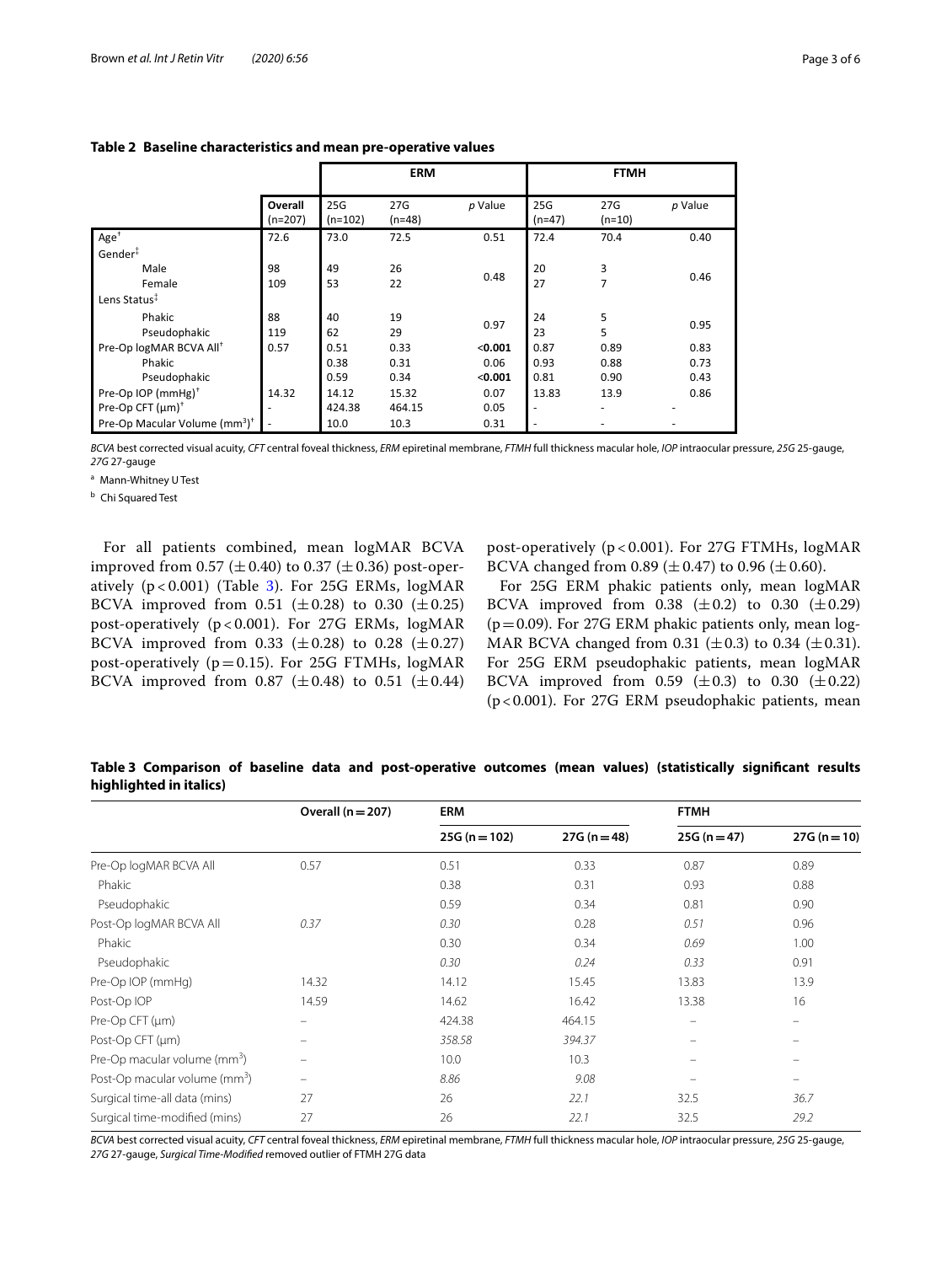logMAR BCVA improved from 0.34  $(\pm 0.28)$  to 0.24  $(\pm 0.25)$  (p = 0.029).

For 25G FTMH phakic patients only, mean logMAR BCVA improved from 0.93 ( $\pm$  0.48) to 0.69 ( $\pm$  0.53)  $(p = 0.021)$ . For 27G FTMH phakic patients only, mean logMAR BCVA changed from 0.88  $(\pm 0.63)$  to 1.00  $(\pm 0.59)$ . For 25G FTMH pseudophakic patients, mean logMAR BCVA improved from 0.81 ( $\pm$  0.48) to 0.33  $(\pm 0.20)$  (p < 0.001). For 27G FTMH pseudophakic patients, mean logMAR BCVA changed from 0.90  $(\pm 0.3)$  to 0.91 ( $\pm 0.68$ ).

For 25G ERMs, CFT reduced from 424.38  $(± 89.24 \mu m)$  to 358.58  $(± 61.8 \mu m)$  (p < 0.001) and MV reduced from 10.0 ( $\pm$ 1.17) mm<sup>3</sup> to 8.86 ( $\pm$ 0.76) mm<sup>3</sup> (p < 0.001). For 27G ERMs, CFT reduced from 464.15  $(± 75.05)$  μm to 394.37  $(± 42.76)$  μm (p < 0.001) and MV reduced from 10.3 ( $\pm$ 1.32) mm<sup>3</sup> to 9.08 ( $\pm$ 0.66)  $mm^3$  (p < 0.001).

For ERMs, mean surgical time was 3.9 min shorter in the 27G group than in the 25G group ( $p < 0.001$ ). For FTMH, there was one significantly longer case in the 27G cohort that skewed results disproportionately to the general data distribution for both 27G and 25G. A second analysis was done removing the one case from surgical time, Table  $3$ . Using the data with the one removed surgical time for 27G, mean surgical time was 3.3 min shorter for 27G FTMH than 25G FTMH  $(p = 0.04)$ . There was no significant difference in IOP in any group post-operatively.

Overall, there were no serious intra-operative complications in any group and no cases of endophthalmitis were documented. Air-fluid exchange was used for incisional tamponade, while gas was used in ERM cases when a retinal tear was identified (Additional file [1](#page-4-14): Table S1). There were more retinal tears (4:1) in the 25G:27G ERM group. However, the 25G group is a larger sample size and this study was not designed nor powered to assess statistical significance of intra-operative findings that did not alter primary or secondary outcomes (e.g. post-surgical retinal detachments or recurrence of macular membranes). None of the patients in the ERM group underwent repeat surgeries within 3 months. A total of three patients in the FTMH group required repeat surgery within 3 months. Two of these patients were in the 27G FTMH group, with one requiring surgery for a new FTMH and one requiring surgery for a recurrent non-closing FTMH. The patient in the 25G FTMH also had a recurrent non-closing FTMH. All three FTMH were successfully closed following a period of silicone oil tamponade.

# **Discussion**

As expected, BCVA signifcantly improved for all patients combined. For ERM only, the fnal visual outcomes for 25G vs 27G presented here show that both groups ultimately achieve an almost identical mean BCVA (0.30 vs 0.28) (20/40 vs 20/38). However, for the 27G ERM group these fndings were not statistically signifcant, which is most likely due to the diference in baseline BCVA (0.51 vs 0.33) (20/65 vs 20/43) resulting in a smaller magnitude of improvement. Interestingly, at baseline the 27G ERM group had a borderline statistically signifcant greater mean CFT, yet counterintuitively a signifcantly better mean pre-operative BCVA. This appears to be primarily driven by the diference between the 25G and 27G ERM pseudophakic sub-groups at baseline (Table [2](#page-2-0)). For the 25G vs 27G FTMH, only the 25G group achieved a statistically signifcant improvement in BCVA.

When stratifed by lens status, pseudophakic patients typically achieved better post-operative BCVA outcomes, although a major component of this is likely attributable to the progression of cataract following vitreoretinal surgery in patients who were phakic pre-operatively. A further study may be benefcial to follow these patients for a longer post-operative window in order to capture BCVA outcomes following cataract extraction and IOL insertion after vitreoretinal surgery.

The significantly shorter mean surgical time demonstrated with 27G instrumentation for both ERM and FTMH is encouraging and could be partially attributed to the greater functionality associated with the 27G system versus the 25G system or the surgeon's greater ease at achieving wound closure after trocar removal with a smaller gauge. However, this does appear to contradict other studies that have generally demonstrated a small increase in surgical time with the 27G system [[4,](#page-4-15) [19](#page-4-16), [22\]](#page-5-0).

The strict exclusion criteria chosen for this study may be considered as a limitation, given that 45% of identifed cases were excluded. However, the underlying rationale aimed to minimize confounding variables and more accurately elucidate any efect of difering instrumentation gauge on safety and visual outcomes for both ERM and FTMH. Subsequently, the sample sizes for the 27G ERM and FTMH groups were reduced due to the large number of cases excluded. Evidently, the small sample size for the 27G FTMH group in particular poses difficulty in assessing statistical and clinical significance. Thus, more 27G FTMH cases are required to establish whether or not the statistically signifcant improvement in BCVA seen in the 25G FTMH cases translates to 27G. A recent study of 87 patients with macular holes demonstrated that over a 10 year follow-up period, BCVA continued to improve for 3 years before stabilizing following ILM peel surgery. It also identifed that re-establishment of retina ellipsoid zone and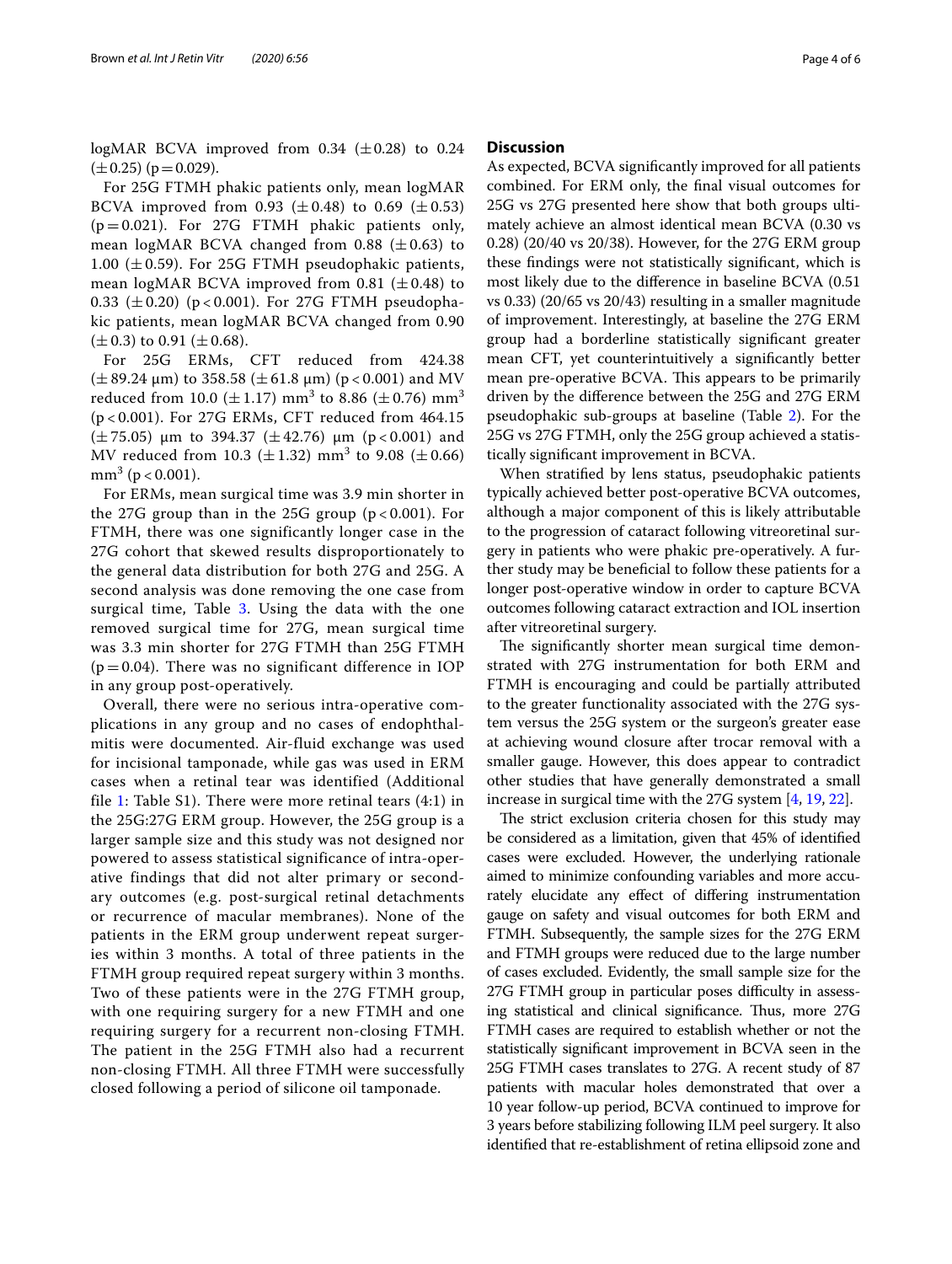the external limiting membrane on post-operative OCT were associated with better outcomes [\[23\]](#page-5-1). Longer timepoints in this study would plausibly be beneficial to determine the absolute beneft of these interventions.

At 6-month follow up, both 25G and 27G were safe and well tolerated MIVS platforms for the treatment of ERM and FTMH. Innovation and evolution are constant processes in medical science and technology, which translate to iterative improvements in surgical instrumentation. As such, there is inevitably a learning curve associated with becoming familiar with any new surgical platform and variability in technique between surgeons could also impact outcomes. While this dataset does not show a clear advantage to the newer 27G system, it is interesting to note that all of the retina surgeons in this practice have uniformly switched over to the smaller gauge system for a predominance of their surgical volume. Perhaps, the rationale for the change will become apparent in a prospective study, or a larger sample size with longer follow-up, but those remain to be performed. This study does confirm that for this retrospective series there is no signifcant diference in outcomes between the two most recent MIVS platforms for ERM and FTMH. Future efforts will be important to better elucidate any plausible signifcant diferences.

# **Supplementary information**

**Supplementary information** accompanies this paper at [https://doi.](https://doi.org/10.1186/s40942-020-00259-4) [org/10.1186/s40942-020-00259-4](https://doi.org/10.1186/s40942-020-00259-4).

<span id="page-4-14"></span>**Additional fle 1: Table S1.** Intra-operative variables.

## **Acknowledgements**

Not applicable.

This work was accepted for a poster presentation at ARVO 2020.

#### **Authors' contribution**

GB: data acquisition, manuscript drafting, statistical analysis. SP: conceptualized study design, substantial contribution to data acquisition. JK: conceptualized study design, edited manuscript. PK: conceptualized study design, edited manuscript. RB: conceptualized study design, edited manuscript. AH: conceptualized study design, statistical analysis, interpretation of data, edited manuscript. All authors discussed the work and contributed to the manuscript. All authors read and approved the fnal manuscript.

# **Funding**

None.

#### **Availability of data and materials**

Coded dataset available upon request.

## **Ethics approval and consent to participate**

This study was approved by PeaceHealth IRB, who granted a full waiver of informed consent. (Ref No.: 1335275)

#### **Consent for publication**

Not applicable.

#### **Competing interests**

The authors have no conficts of interest or fnancial disclosures to declare.

Received: 18 May 2020 Accepted: 5 November 2020<br>Published online: 16 November 2020

#### **References**

- <span id="page-4-0"></span>1. Schönfeld CL. 23- vs 20-gauge pars plana vitrectomy in combination with bimanual microincisional cataract surgery (b-MICS) for the treatment of macular hole and cataract as a one-step procedure. Eye (Lond). 2013;27:952–8.
- <span id="page-4-1"></span>2. Wimpissinger B, Kellner L, Brannath W, et al. 23-gauge versus 20-gauge system for pars plana vitrectomy: a prospective randomised clinical trial. Br J Ophthalmol. 2008;92:1483–7.
- <span id="page-4-2"></span>3. Kim M, Park YS, Lee DH, et al. Comparison of surgical outcome of 23-gauge and 25-gauge microincision vitrectomy surgery for management of idiopathic epiretinal membrane in pseudophakic eyes. Retina. 2015;35:2115–20.
- <span id="page-4-15"></span>4. Lubiński W, Gosławski W, Podborączyńska-Jodko K, et al. Comparison of 27-gauge versus 25-gauge vitrectomy results in patients with epiretinal membrane: 6-month follow-up. Int Ophthalmol. 2020. [https://doi.](https://doi.org/10.1007/s10792-019-01250-1) [org/10.1007/s10792-019-01250-1](https://doi.org/10.1007/s10792-019-01250-1).
- <span id="page-4-3"></span>5. Naruse Z, Shimada H, Mori R. Surgical outcomes of 27-gauge and 25-gauge vitrectomy day surgery for proliferative diabetic retinopathy. Int Ophthalmol. 2019;39:1973–80.
- <span id="page-4-4"></span>6. Kellner L, Wimpissinger B, Stolba U, et al. 25-gauge vs 20-gauge system for pars plana vitrectomy: a prospective randomised clinical trial. Br J Ophthalmol. 2007;91:945–8.
- 7. Patelli F, Radice P, Zumbo G, et al. 25-gauge macular surgery. Retina. 2007;27:750–4.
- <span id="page-4-5"></span>8. Li J, Liu SM, Dong WT, et al. Outcomes of transconjunctival sutureless 27-gauge vitrectomy for vitreoretinal diseases. Int J Ophthalmol. 2018;11:408–15.
- <span id="page-4-6"></span>9. Govetto A, Virgili G, Menchini F, et al. A systematic review of endophthalmitis after microincisional versus 20-gauge vitrectomy. Ophthalmology. 2013;120:2286–91.
- 10. Wykoff CC, Parrott MB, Flynn HW Jr, et al. Nosocomial acute-onset postoperative endophthalmitis at a university teaching hospital (2002–2009). Am J Ophthalmol. 2010;150:392–8.
- 11. Oshima Y, Kadonosono K, Yamaji H, et al. Multicenter survey with a systematic overview of acute-onset endophthalmitis after transconjunctival microincision vitrectomy surgery. Am J Ophthalmol. 2010;150:716–25.
- <span id="page-4-7"></span>12. Wu L, Berrocal MH, Arévalo JF, et al. Endophthalmitis after pars plana vitrectomy: results of the pan american collaborative retina study group. Retina. 2011;31:673–8.
- <span id="page-4-8"></span>13. Chen G, Tzekov R, Li W, et al. Incidence of endophthalmitis after vitrectomy: a systematic review and meta-analysis. Retina. 2019;39:844–52.
- <span id="page-4-9"></span>14. Oshima Y, Wakabayashi T, Sato T, et al. A 27-gauge instrument system for transconjunctival sutureless microincision vitrectomy surgery. Ophthalmology. 2009;117(93–102):e2.
- <span id="page-4-10"></span>15. Rizzo S, Barca F, Caporossi T, Mariotti C. Twenty-seven–gauge vitrectomy for various vitreoretinal diseases. Retina. 2015;35:1273–8.
- <span id="page-4-11"></span>16. Khan MA, Shahlaee A, Toussaint B, et al. Outcomes of 27 gauge microincision vitrectomy surgery for posterior segment disease. Am J Ophthalmol. 2016;161:36–43.
- <span id="page-4-12"></span>17. Sborgia G, Niro A, Sborgia L, et al. One-year outcomes of 27-gauge versus 25-gauge pars plana vitrectomy for uncomplicated rhegmatogenous retinal detachment repair. Int J Retin Vitr. 2019;5:13. [https://doi.](https://doi.org/10.1186/s40942-019-0164-0) [org/10.1186/s40942-019-0164-0.](https://doi.org/10.1186/s40942-019-0164-0)
- 18. Mitsui K, Kogo J, Takeda H, et al. Comparative study of 27-gauge vs 25-gauge vitrectomy for epiretinal membrane. Eye. 2016;30:538–44.
- <span id="page-4-16"></span>19. Rizzo S, Polizzi S, Barca F, et al. Comparative study of 27-gauge versus 25-gauge vitrectomy for the treatment of primary rhegmatogenous retinal detachment. J Ophthalmol. 2017;2017:6384985.
- 20. Romano MR, Cennamo G, Ferrara M, et al. Twenty-seven-gauge versus 25-gauge vitrectomy for primary rhegmatogenous retinal detachement. Retina. 2017;37:637–42.
- <span id="page-4-13"></span>21. Li J, Zhao B, Liu S, et al. Retrospective comparison of 27-gauge and 25-gauge microincision vitrectomy surgery with silicone oil for the treatment of primary rhegmatogenous retinal detachment. J Ophthalmol. 2018;2018:7535043.